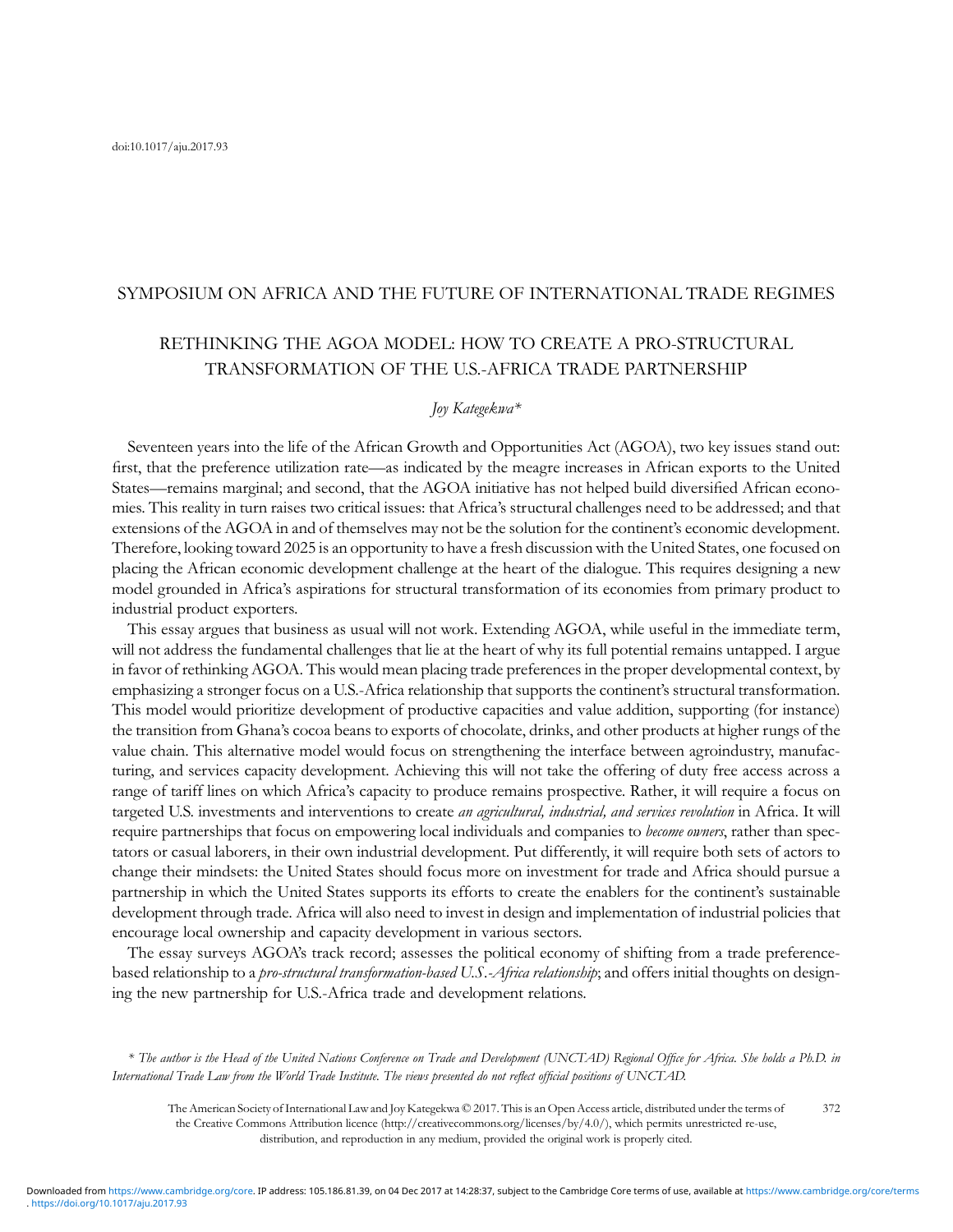### AGOA: Its Operation in Practice

Under the [AGOA initiative,](https://agoa.info/about-agoa.html) the United States offers qualifying sub-Saharan African countries duty free access across a range of approximately 6,500 product tariff lines.<sup>1</sup> In order to qualify, African countries must demonstrate their commitment to improve their rule of law, human rights, and respect for core labor standards. The United States ultimately decides, on an annual basis, whether such requirements have been met. Benefi[ciary status](https://agoa.info/about-agoa/country-eligibility.html) may, without right of appeal, be withdrawn, at the discretion of the U.S. President.<sup>2</sup> Indeed, as of June 2017, Rwanda, Tanzania, and Uganda are up for an [out-of-cycle review,](https://www.gpo.gov/fdsys/pkg/FR-2017-06-20/pdf/2017-12784.pdf) for their planned ban on second-hand clothing, a move seen as harming U.S. trade interests.<sup>3</sup> AGOA is currently extended to 2025.

Research from the Brookings Institution demonstrates that the breadth and scope of products utilized under AGOA remains narrow. For example, [crude oil](https://www.brookings.edu/blog/africa-in-focus/2015/03/23/agoa-utilization-101/) continues to dominate AGOA exports, accounting for 46 percent of all AGOA imports into the United States in 2014.<sup>4</sup> Energy-related products more generally represented 67 percent of all AGOA imports in the same year and for most other African exporters of non-oil products, AGOA contributes to less than 0.0001 percent of per capita income.<sup>5</sup>

Africa accounts for the lowest share in global merchandise and commercial services trade. The World Trade Organization's International Trade Statistics 2015 notes an 8 percent decline by 2014 in Africa's share of global exports. In value terms, Africa exported [US\\$555 billion](https://www.wto.org/english/res_e/statis_e/its2015_e/its2015_e.pdf) to the world, totaling 3 percent of global merchandise exports.<sup>6</sup>

Nonetheless, some countries have gained significantly from AGOA. The case of Lesotho and its textiles exports stands out. The AGOA scheme accounts for nearly 10 percent of its per capita income, and is credited with the creation of thousands of jobs in that country.7 Such evidence is critical in demonstrating the still important role of a preferential access component to a future U.S.-Africa relationship.

But there have been challenges—mainly around the inability of AGOA to trigger the creation of a dynamic industrial base, with upward engagement in higher value segments of the apparel chain. Indeed, while AGOA has traditionally attracted a range of Asian and South African investors, the bulk of the industry remains foreign-owned and -managed (a phenomenon seen across several other sub-Saharan African (SSA) AGOA exporters), operating largely in Export Processing Zones that have limited linkages to domestic industry in similar segments. The dividends of technology and skills transfer as well as the creation of market opportunities—perhaps through domestic supply of certain value-chain inputs—remain largely untapped. Foreign investors typically stay only for the duration of preferential schemes and depart when the schemes terminate or the schemes' conditions change. As a result, they are generally not invested in the longer term growth of the domestic industry, which

<sup>&</sup>lt;sup>1</sup> [About AGOA,](https://agoa.info/about-agoa.html) AGOA.INFO.

<sup>&</sup>lt;sup>2</sup> See [AGOA Country Eligibility,](https://agoa.info/about-agoa/country-eligibility.html) AGOA.INFO.

<sup>&</sup>lt;sup>3</sup> See [Request for Comments and Notice of Public Hearing Concerning an Out-of Cycle Review of Rwanda, Tanzania, and Uganda](https://www.gpo.gov/fdsys/pkg/FR-2017-06-20/pdf/2017-12784.pdf) Eligibility for Benefi[ts Under the African Growth and Opportunity Act](https://www.gpo.gov/fdsys/pkg/FR-2017-06-20/pdf/2017-12784.pdf), 82 Fed. Reg. 28,217 (June 20, 2017).

<sup>&</sup>lt;sup>4</sup> Mwangi S. Kimenyi, *[AGOA Utilization 101](https://www.brookings.edu/blog/africa-in-focus/2015/03/23/agoa-utilization-101/)*, BROOKINGS INSTITUTION (Mar. 23, 2015). UNCTAD corroborates the findings from the perspective of the composition of Africa's export basket: that in 2016, it remained dominated by commodities such as petroleum oils or bituminous products, food, and light manufacturing products. See Edward Chisanga, Mapping of Intra-African Trade Flows by Product Compared with the Rest of the World for 54 Countries (UNCTAD, forthcoming).

<sup>&</sup>lt;sup>5</sup> Kimenyi, *[supra](https://www.brookings.edu/blog/africa-in-focus/2015/03/23/agoa-utilization-101/)* [note 4.](https://www.brookings.edu/blog/africa-in-focus/2015/03/23/agoa-utilization-101/)

<sup>6</sup> See World Trade Org., [International Trade Statistics, 2015](https://www.wto.org/english/res_e/statis_e/its2015_e/its2015_e.pdf) at 40, 41.

 $7$  See Kimenyi, [supra](https://www.brookings.edu/blog/africa-in-focus/2015/03/23/agoa-utilization-101/) [note 4.](https://www.brookings.edu/blog/africa-in-focus/2015/03/23/agoa-utilization-101/)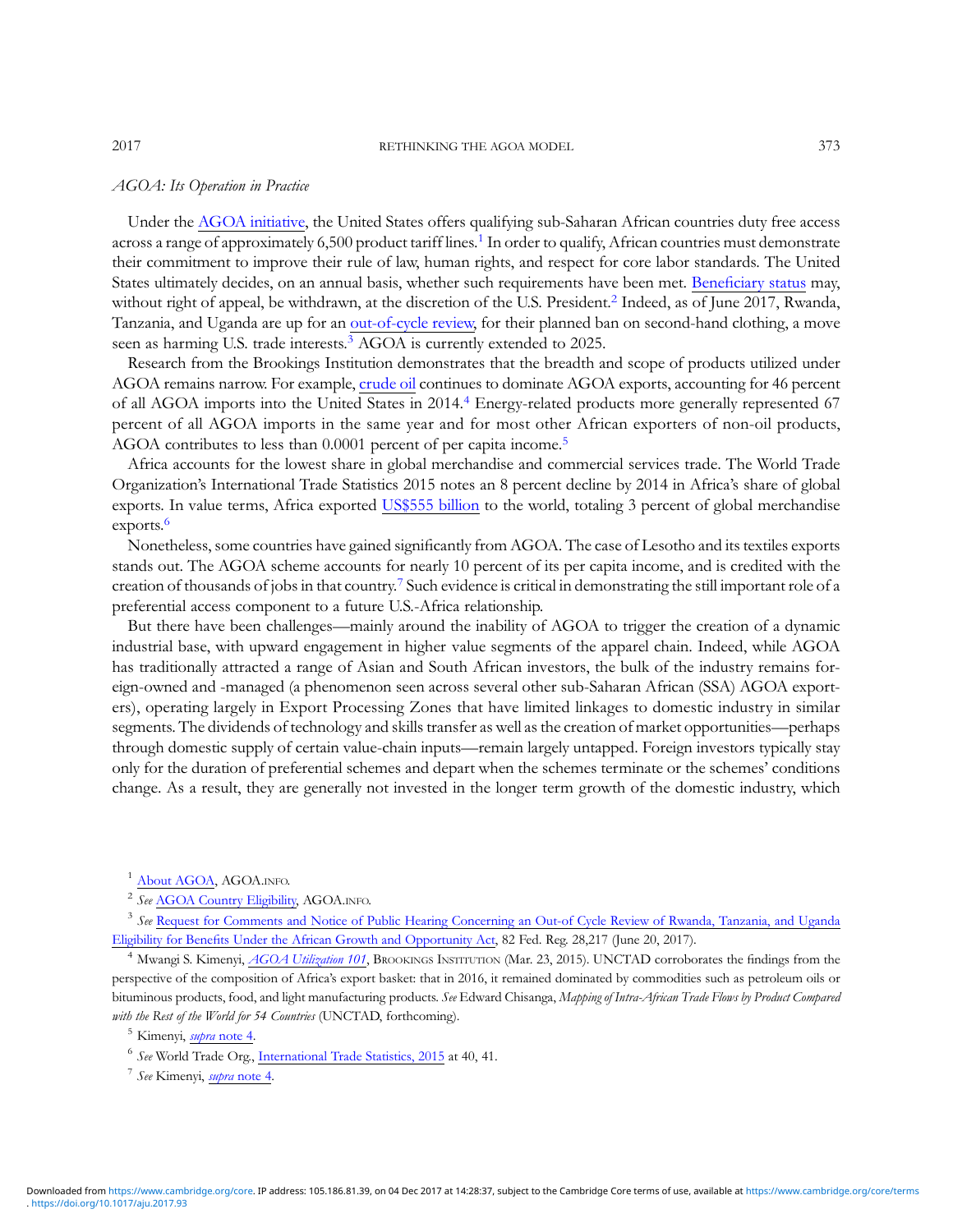374 AJIL UNBOUND Vol. 111

denies countries the opportunity to reap the intended [full bene](http://graduateinstitute.ch/files/live/sites/iheid/files/sites/ctei/users/Mattia/Where%20trade%20and%20industrial%20policy%20converge-%20How%20developing%20countries%20can%20utilize%20trade%20preferences%20to%20generate%20sustainable,%20local%20growth%20in)fits of such arrangements.<sup>8</sup> This results less from the AGOA initiative per se, and more from the [inability](http://www.oecd-ilibrary.org/science-and-technology/beyond-industrial-policy_5k4869clw0xp-en) of SSA countries to design and implement industrial policies that can build systems, create networks, develop institutions, and align strategic priorities.<sup>9</sup> SSA countries need to reflect on how a future U.S.-Africa relationship can support their efforts in resolving these challenges, in particular in a manner that promotes establishment (and ownership) of local industrial capacity that can outlive the uncertainties of preferential schemes.

## Shifting to a Pro-Structural Transformation Model

Many African countries experience structural complexities that leave them as the world's producer and supplier of raw materials, thereby reaping the fewest gains from international trade. From Ghana's cocoa beans, Senegal's mangoes, and Nigeria's crude oil, to Kenya's tea leaves, Ethiopia's coffee beans, and Malawi's raw tobacco lies a pattern telling of a continent that continues to struggle with limited value addition, and an unutilized potential in manufacturing and services trade. There are some exceptions. South Africa has an economy whose export profile, from a structural point of view, is diversified: the country exports shoes and cars, agricultural products and high technological services. Similar patterns can be observed in some countries in North Africa, and to an extent in Kenya. But overall, the story of the African economy is one dominated by *promise* not yet fulfilled. Africa is also home to thirty-four of the world's forty-eight least developed countries—and according to the [UN Development](http://www.undp.org/content/undp/en/home/librarypage/hdr/2016-africa-human-development-report.html) [Programme,](http://www.undp.org/content/undp/en/home/librarypage/hdr/2016-africa-human-development-report.html) records very low scores on human development indices.<sup>10</sup> Many agree that Africa will be the determining battleground for whether the global Sustainable Development Goals will be won. This context is key in understanding the operative framework in which AGOA has unfolded for the last 17 years.

Post-2025, indications are that the United States will reconstruct its relationship with Africa, moving more towards a reciprocity-based trade arrangement.<sup>11</sup> This should come as no surprise, since some of Africa's leading traditional export markets, such as the European Union, sought reciprocal terms in negotiating Economic Partnership Agreements with various African states. While the bulk of these agreements remain works in progress, their design leaves no doubt about how the European Union sees its future relationship with Africa.

In considering how to construct a new U.S.-Africa trade partnership, the reality of Africa's structural weaknesses should inform the optimal approach. The United States, as a global leader, should set the tone for a win-win development partnership. This will require a purposeful shift in defining development cooperation in the twenty-first century. The provision of [preferential access](https://www.wto.org/english/docs_e/legal_e/enabling1979_e.htm) remains an important part of this conversation, but the practice, from the time of the development of multilateral rules protecting such initiatives to date,<sup>12</sup> demonstrates the limitations of a trade-preferences-only approach. The numbers tell the story: in spite of being one of the largest recipients of preferential market access initiatives, Africa remains the weakest player in the multilateral trading system, and is the one region that struggles the most with fighting poverty—itself the central promise of international trade.

<sup>&</sup>lt;sup>8</sup> For more on the challenges of preferential schemes and the need for targeted industrial policy to maximize benefits, see Colette van der Ven, [Where Trade and Industrial Policy Converge: How Developing Countries Can Utilize Trade Preferences to Generate Sustainable, Local Growth in the](http://graduateinstitute.ch/files/live/sites/iheid/files/sites/ctei/users/Mattia/Where%20trade%20and%20industrial%20policy%20converge-%20How%20developing%20countries%20can%20utilize%20trade%20preferences%20to%20generate%20sustainable,%20local%20growth%20in) [Garment Sector](http://graduateinstitute.ch/files/live/sites/iheid/files/sites/ctei/users/Mattia/Where%20trade%20and%20industrial%20policy%20converge-%20How%20developing%20countries%20can%20utilize%20trade%20preferences%20to%20generate%20sustainable,%20local%20growth%20in), INT'<sup>L</sup> LAW. (Summer 2015).

<sup>&</sup>lt;sup>9</sup> [Id.](http://graduateinstitute.ch/files/live/sites/iheid/files/sites/ctei/users/Mattia/Where%20trade%20and%20industrial%20policy%20converge-%20How%20developing%20countries%20can%20utilize%20trade%20preferences%20to%20generate%20sustainable,%20local%20growth%20in) at 105. See also Ken Warwick, [Beyond Industrial Policy: Emerging Issues and New Trends](http://www.oecd-ilibrary.org/science-and-technology/beyond-industrial-policy_5k4869clw0xp-en) (OECD Science, Technology & Industry Policy Papers No. 2, 2013).

<sup>&</sup>lt;sup>10</sup> See UN Development Programme, [Africa Human Development Report 2016](http://www.undp.org/content/undp/en/home/librarypage/hdr/2016-africa-human-development-report.html) (Aug. 28, 2016).

 $11$  On this, see also the other essays in this symposium.

 $12$  See GATT Contracting Parties, [Decision on Differential and More Favorable Treatment, Reciprocity and Fuller Participation of](https://www.wto.org/english/docs_e/legal_e/enabling1979_e.htm) [Developing Countries, The Enabling Clause,](https://www.wto.org/english/docs_e/legal_e/enabling1979_e.htm) Decision L/4903 (Nov. 28, 1979).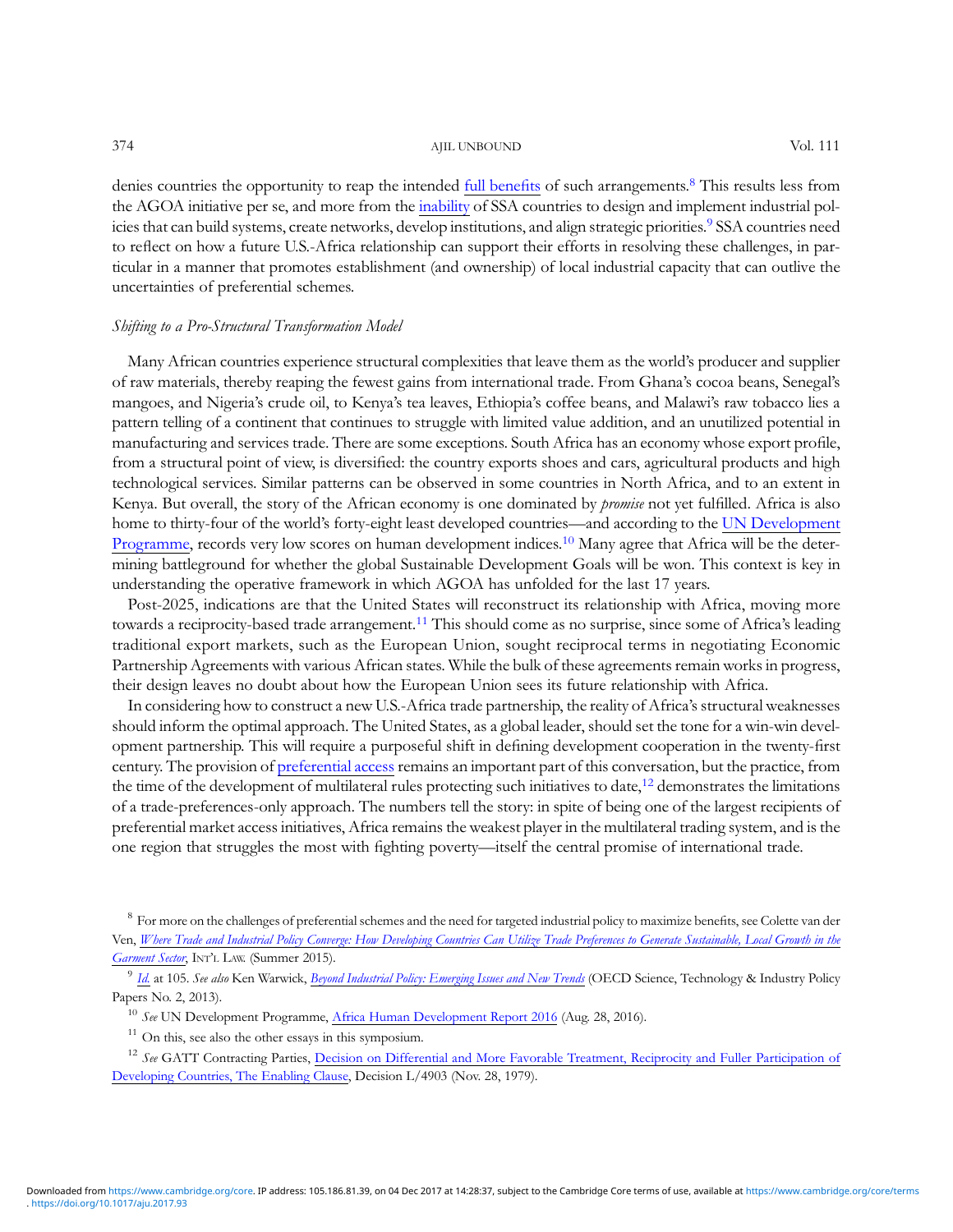2017 **RETHINKING THE AGOA MODEL** 375

There is a temptation for the United States to move to reciprocity-based trade agreements with individual (or groups of) African countries. This approach should be reevaluated. Reciprocal trade arrangements between the United States and Africa will not, in the current context, produce the needed momentum for Africa's development. While they will secure market access, they will leave the core question of Africa's development through trade unanswered and the challenge exacerbated. This is the heart of the considerations of political economy that the United States and African countries must carefully think through in structuring a new model of U.S.-Africa relations: the parties should invest only in those approaches that will work for Africa's longer term sustainable development.

## Towards a New Partnership for U.S.-Africa Trade and Development Relations

A new partnership for U.S.-Africa trade and development relations must strike a balance between focusing sufficiently on supporting economic structural transformation and strengthening the scope, breadth, and depth of the trade component.

While AGOA has played a critical role in creating new export opportunities for qualifying African countries, its core strength lies in what it can potentially do going forward. The fundamental reason why the AGOA utilization record is low is that significant challenges remain unaddressed on the productive capacity side. Development cooperation with Africa should be designed around how to use the continent's core base—agriculture—as a development pivot for its structural transformation. Investing in strengthening productivity in Africa's agricultural sector will provide employment to large parts of the population, encouraging value addition (thereby creating a sound basis for industrialization). This in turn will create naturally complementing dynamics in the services sector, such as transport, distribution, logistics, and telecommunications. A key condition for all of this to work is to ensure there is sufficient domestic ownership of the production process, thus multiplying the benefits across as many African communities as possible.

The United States can lead global efforts to move from policies and dialogue to action. A key way to do this is to develop instruments—including laws, regulations, and practices—that incentivize U.S. companies to invest in Africa. This corporate presence will bring with it technology, skills, and finance, in partnership with African enterprise. This approach is in U.S. interests because it will widen U.S. companies' investment portfolios in areas (such as agriculture, industry, and services) that will yield guaranteed profit, thanks to the growing middle class and the population boom across the African continent. The United States has the institutional capacity to make this operational shift possible. It may utilize its diplomatic relations with governments across Africa as well as its development arm, USAID, which is present in a broad range of African countries, including at the regional level, to undertake and support the growth of initiatives in this direction.

This new approach would create an agriculturally-based industrial revolution and upgrade services infrastructure and technology through investment in energy, transport networks, and finance. The current profile of intra-Africa trade tells us that there is existing capacity in (and a market for) the production and export of manufactured goods—an opportunity that can be tapped by large U.S. investments in agriculture, industry, and services. Such partnerships would also benefit from the local knowledge and investment in longer term industrial viability that African enterprise brings.

To succeed on this front, it will be important to ensure that the overall global financial and economic architecture supports Africa's development objectives. In this regard, the United States should consider how to use its influential position in the global financial architecture to ensure that African countries spend more of their resources on building productive capacities and less on paying debt. A transformative miracle in Africa will not be possible as long as its core resources cannot be kept in-country.

In addition to changes in emphasis in the U.S.-Africa trade relationship, the AGOA itself needs to be redesigned, from a structural perspective. While it was considered pragmatic to allow third country fabric provisions in